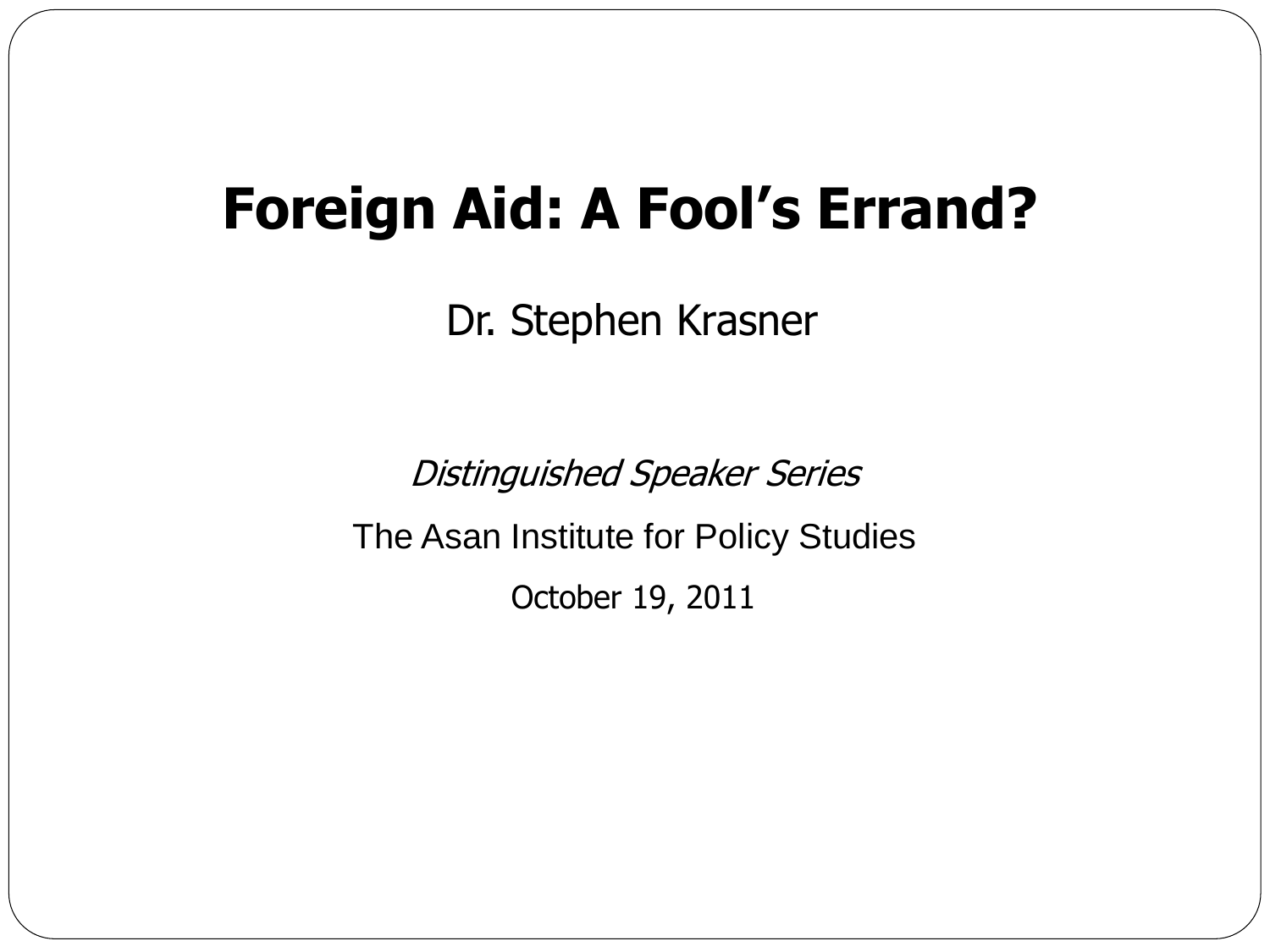## **Prior to WWI finance was tied to specific foreign policy objectives**

- •Germany
	- financed Ottoman Railways to get port access
	- stopped lending to Russia when alliance collapses
- •France
	- •Denies German access to French capital markets
	- •Gives Russia access as alliance grows in the 1890s
- •England

•loans to Russia increase after Anglo-Russian treaty of 1907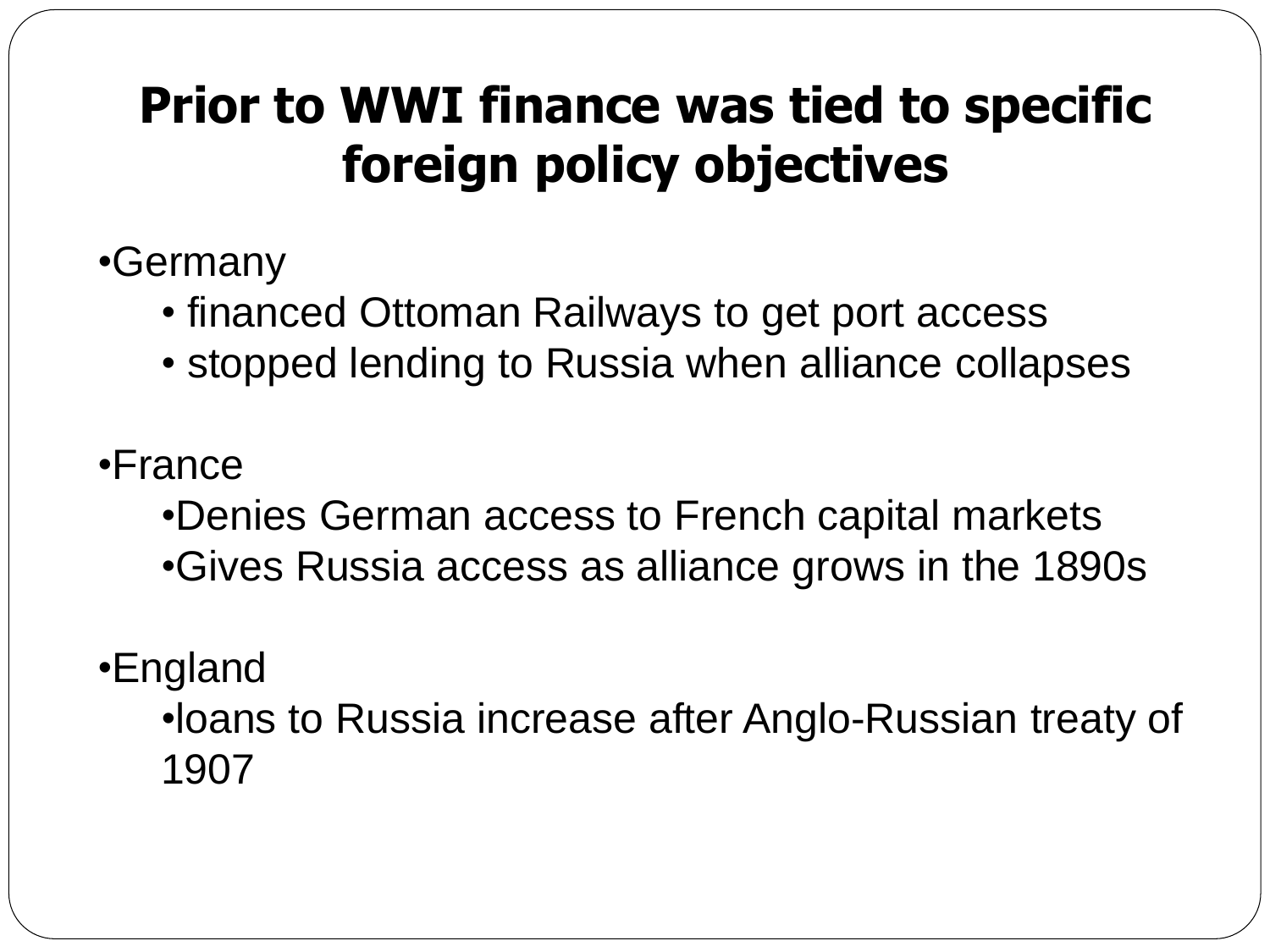### **Foreign Assistance Begins After WWII**

•Economic deprivation tied to international conflict

•The Great Depression and Nazi Germany

•Need to rebuild Europe

•Creation of the World Bank, IMF and other IFIs:

• insulate some aid from the preferences of specific donors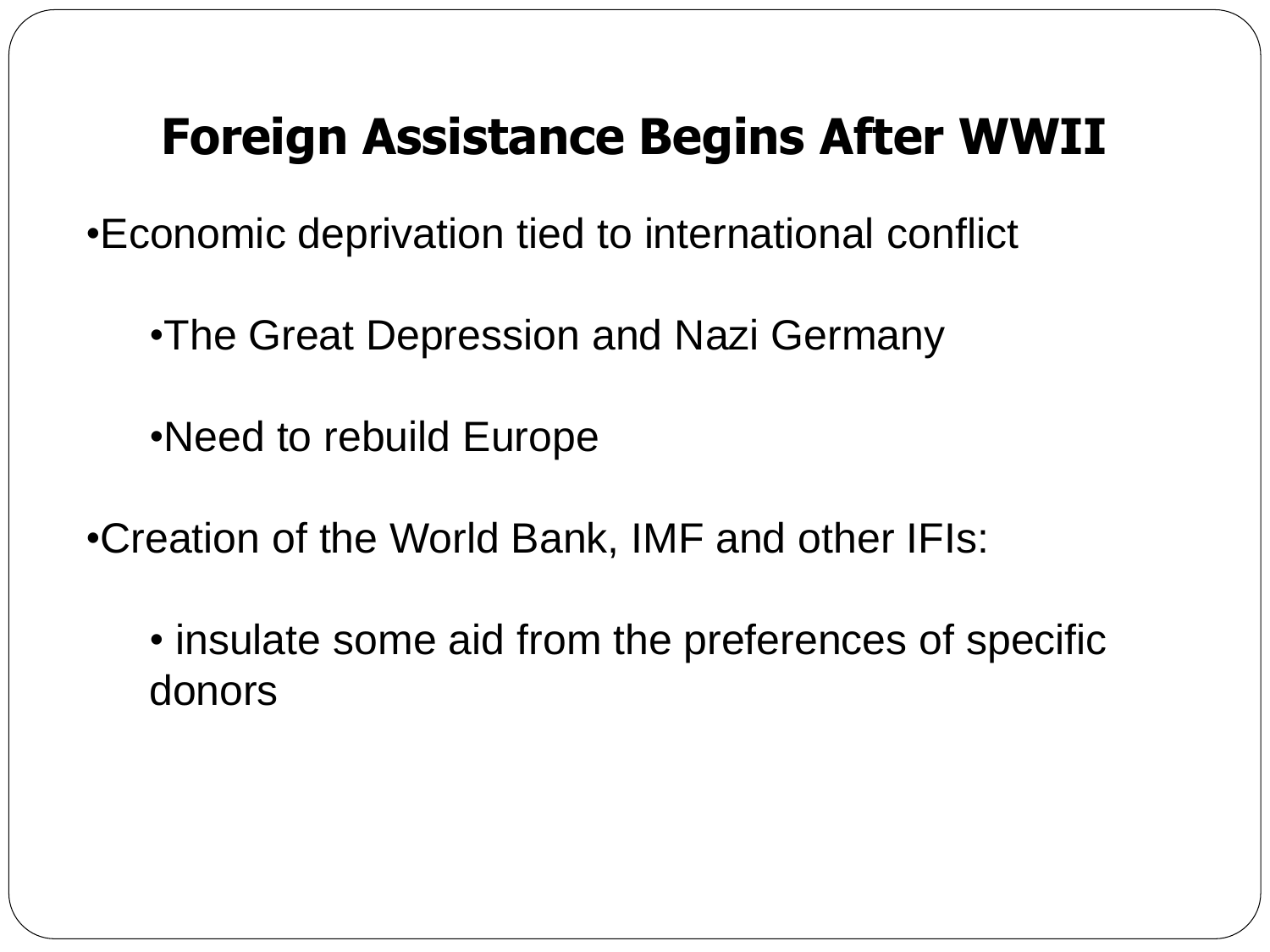### **Aid Commitments Mirror Domestic Attributes of Donors**

•Aid as a percentage of GNP correlates strongly with social welfare expenditures as a percent of GNP

•Left leaning government give higher percentages of aid

•Small European social democratic countries are largest aid donors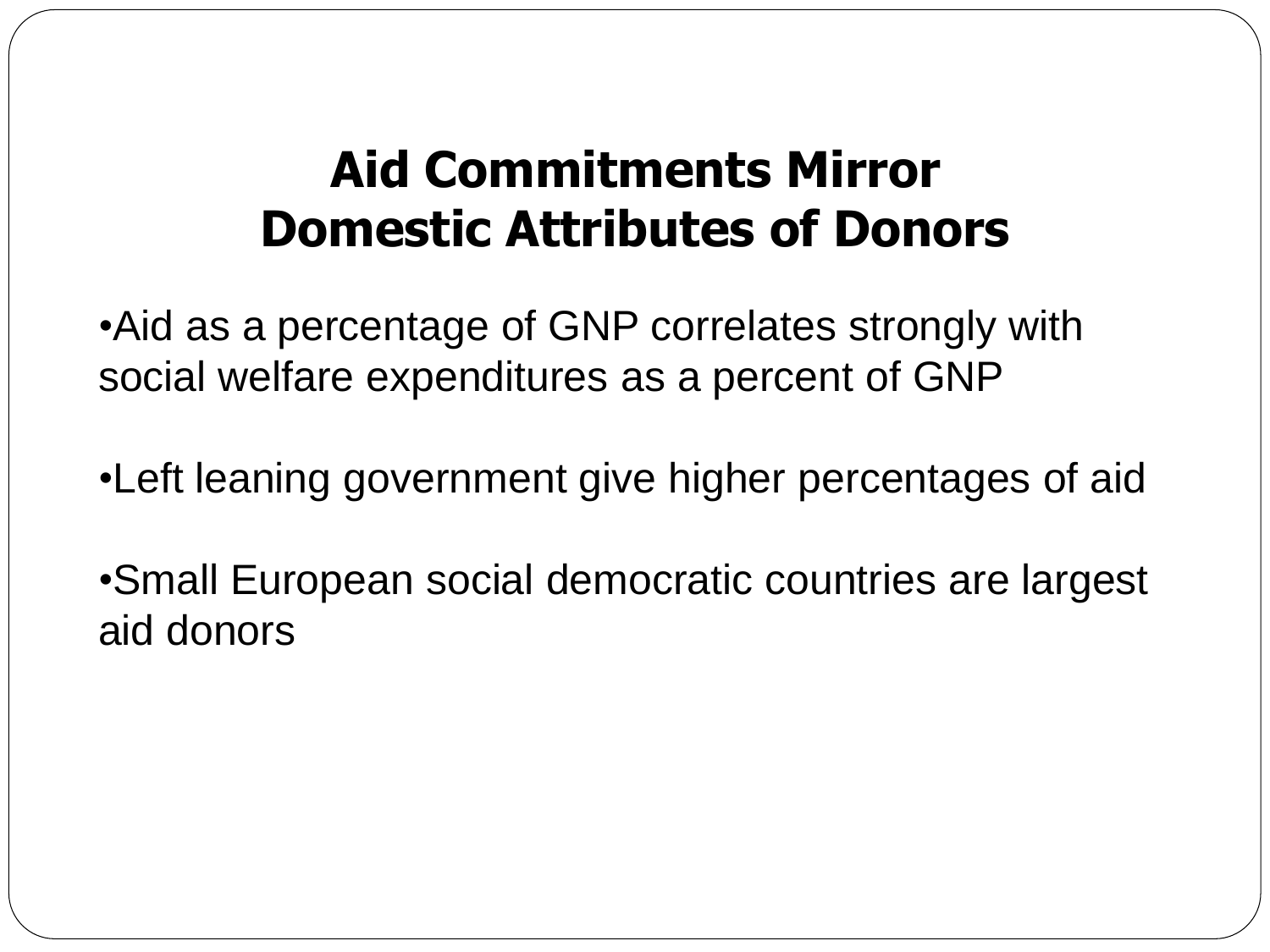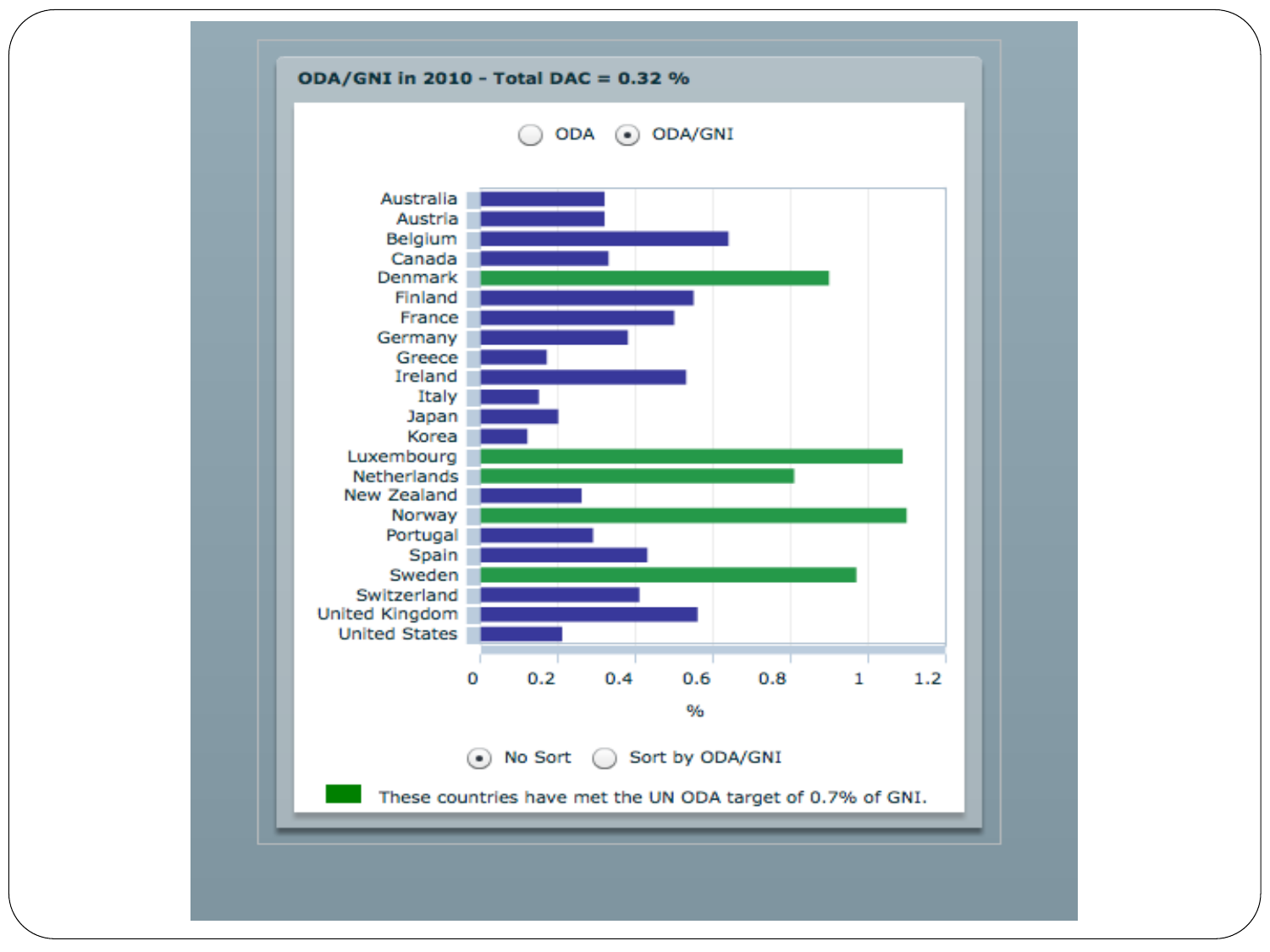## **Foreign Assistance Has Not Succeeded, At Least Not Very Well**

- Very very few countries have graduated from foreign assistance, perhaps only Korea and Greece
- Africa has received \$568 billion over 42 years.
	- Per capita growth rate of median African country is near 0
- No correlations between adjustment assistance and growth
- Debt forgiveness has not been correlated with higher growth
- Recent statistical studies have found
	- Modest relationship between aid and growth (1 percent)
	- No relationship
	- A negative relationship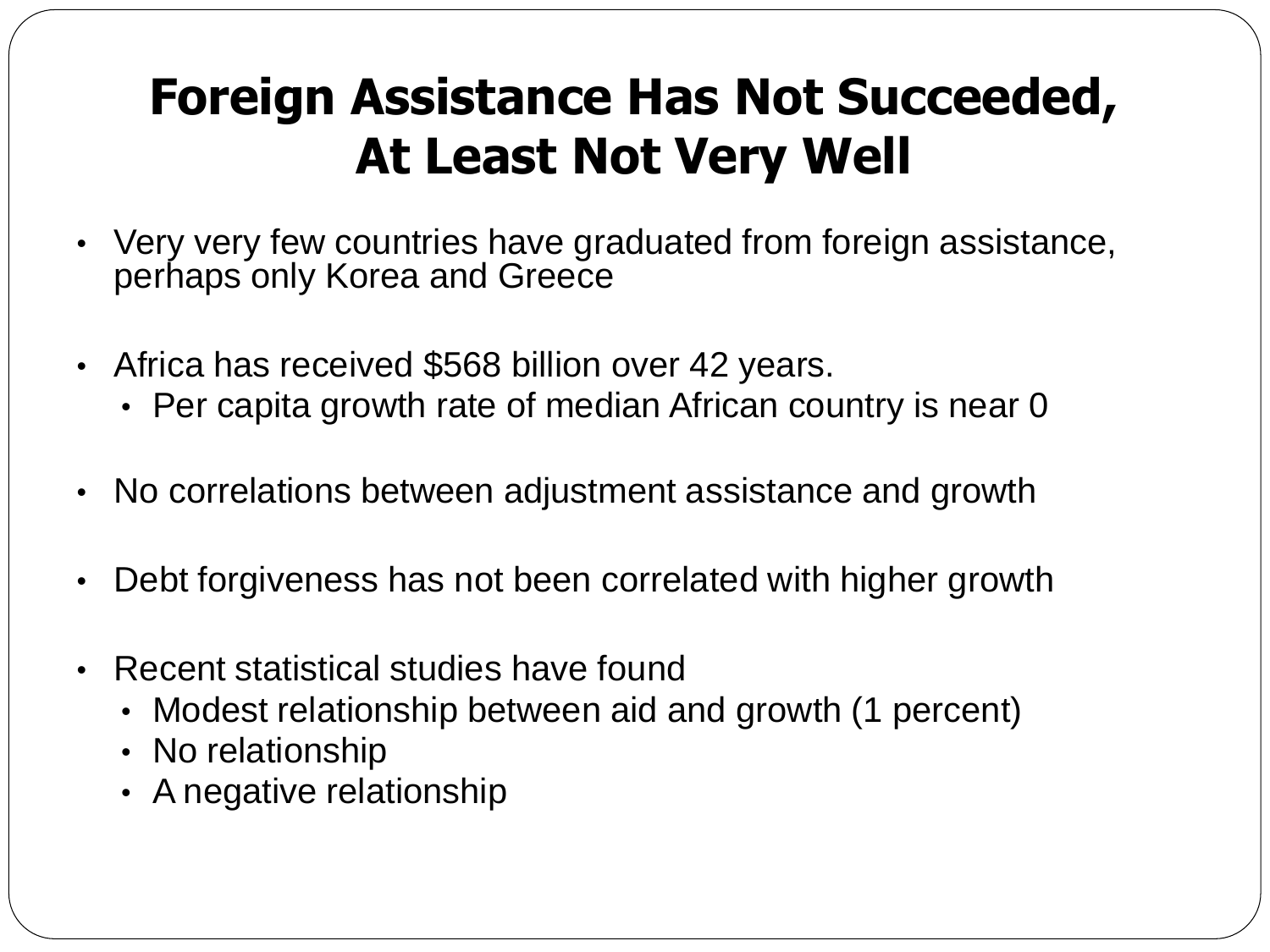### **Foreign Aid Successes**

•Health

•Immunization: smallpox eradication

•Greater Life Expectancy

•AIDs treatment in Africa?

•Green Revolution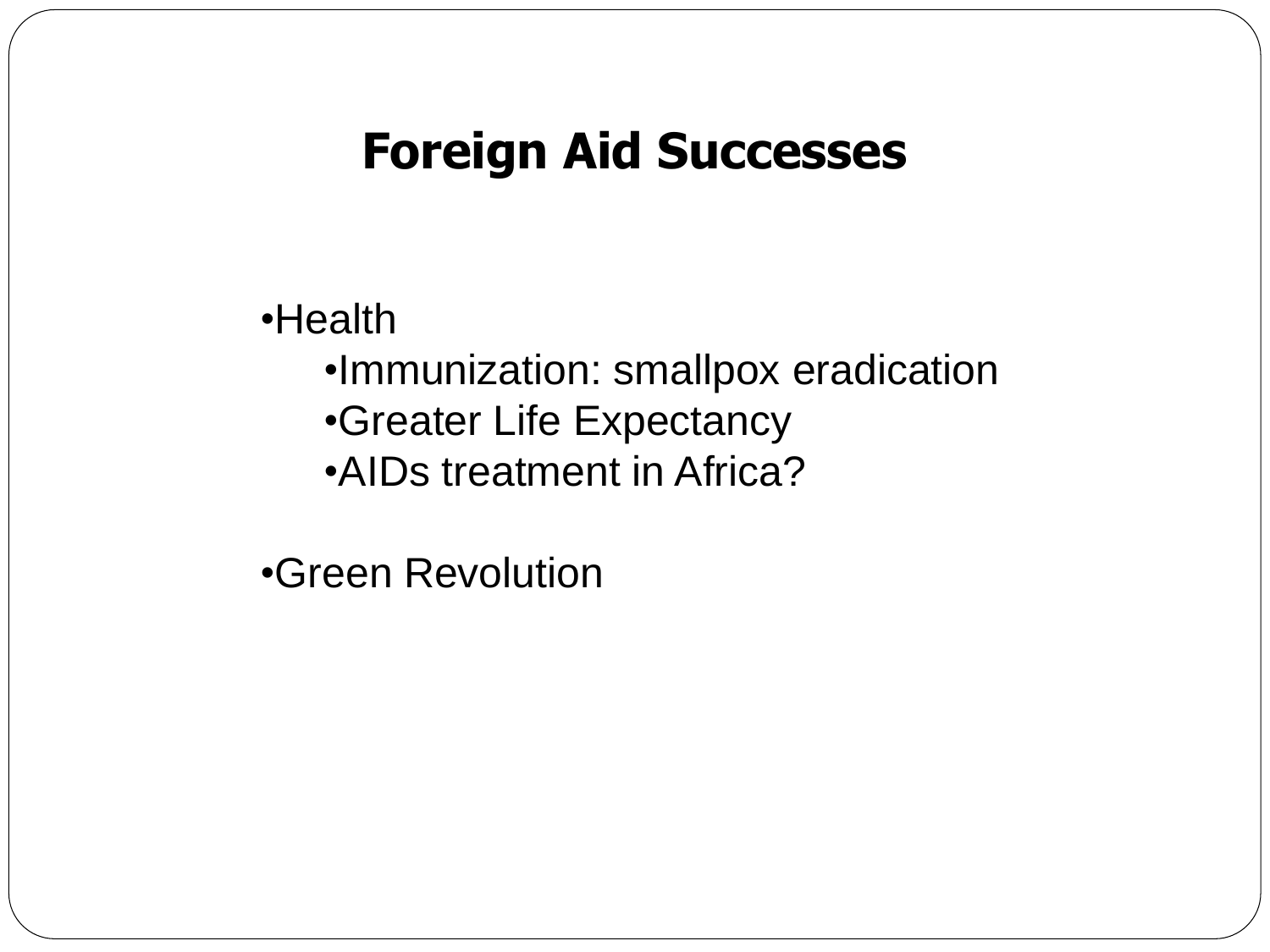### **Why Foreign Aid Has Succeeded**

**Targeted** 

Simple stand alone tasks

Not dependent on national governance capacity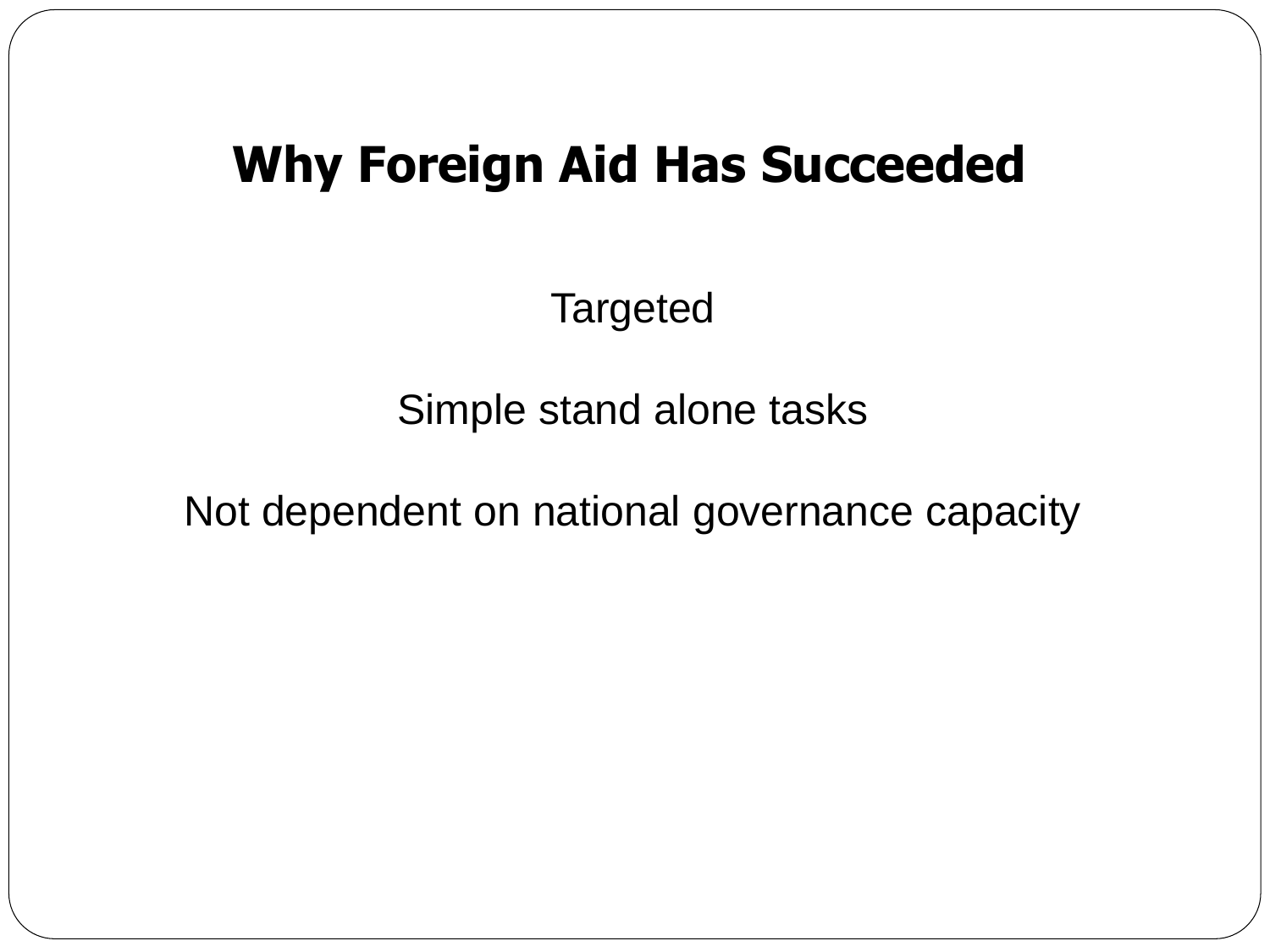## **Why Foreign Assistance Has Failed: Donor Failures**

- Lack of accountability for donors
	- Multiple donors
	- Outcomes cannot be associated with specific programs
- Weak Conditionality
	- donors always provide funds
- Donors are incapable of taking adequate account of local institutions and circumstances
	- E.g traditional communal property rights vs exclusive individual ownership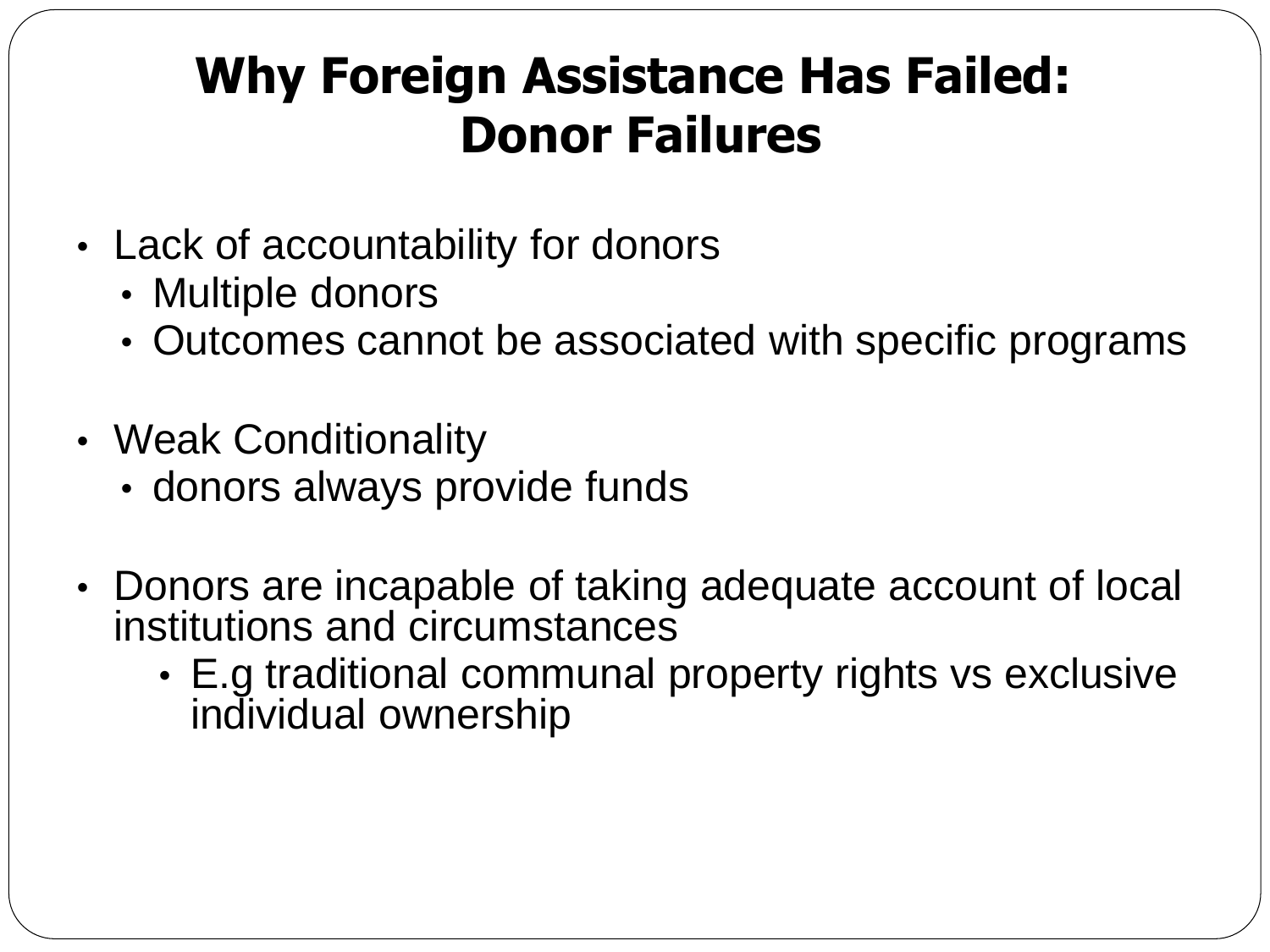### **Why Foreign Aid Has Failed: Perverse Incentives**

Substitutes for taxes Encourages corruption

Weakens social trust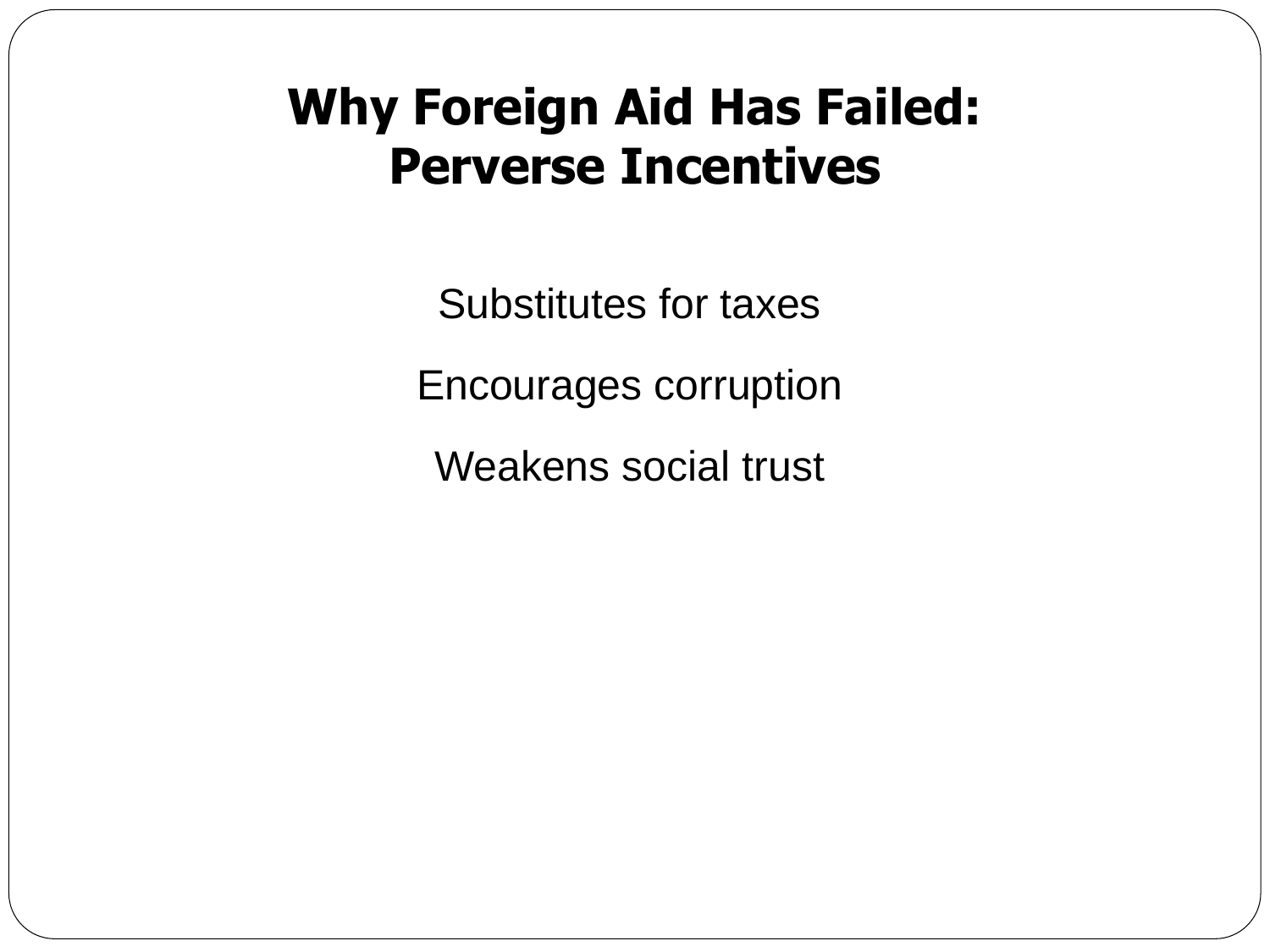### **Why Foreign Aid Has Failed: Lack of Local Knowledge**

#### **Three Approaches to State Building**

Modernization Theory

Institutional Capacity

Rational Choice Institutionalism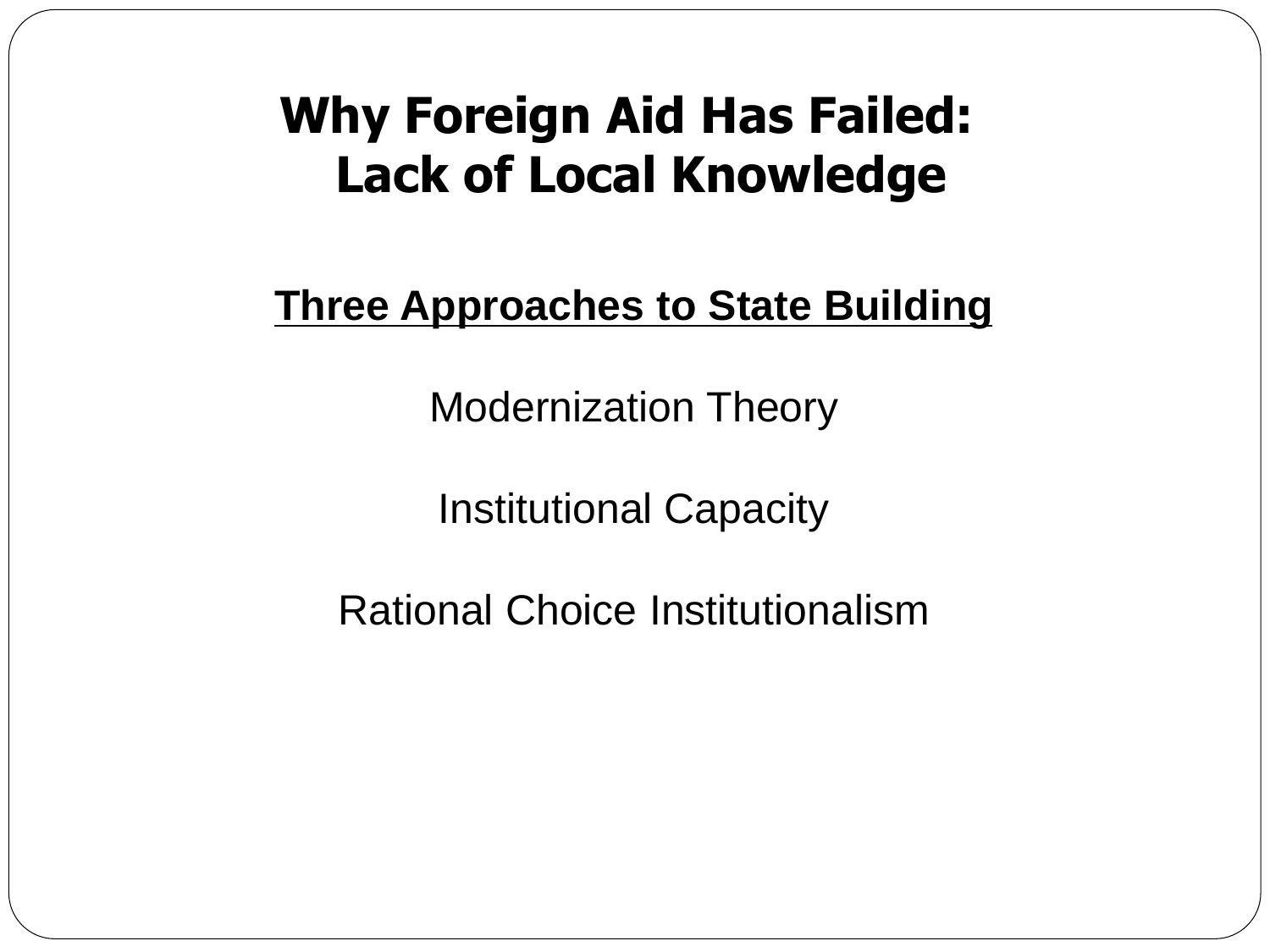## **Modernization Theory**

- Economic and social development leads to political development
- Economic development requires more capital
- Foreign assistance can provide more capital
- Implications for foreign assistance
	- Meet the 0.7 percent of GDP target
	- Provide more funds to meet the MDGs
	- Most types of foreign aid are consistent with modernization theory
		- Budget support
		- Infrastructure
		- Resources for social services
		- Debt forgiveness
		- Structural adjustment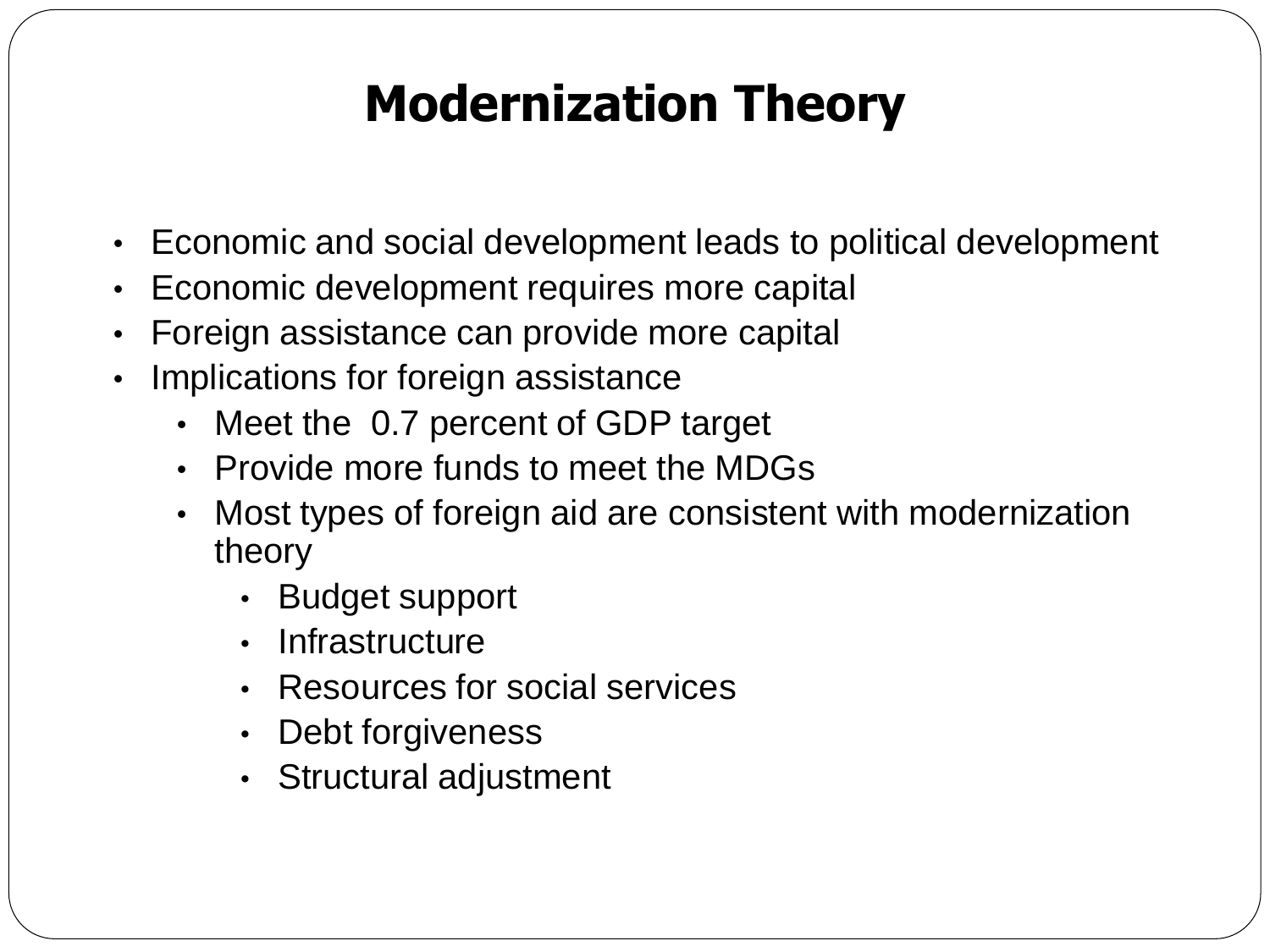## **Institutional Capacity**

- Economic and social mobilization without greater institutional capacity  $\rightarrow$  political decay (Egypt 2011?)
- Implication for foreign assistance
	- Build state capacity
		- Training
		- Technical Assistance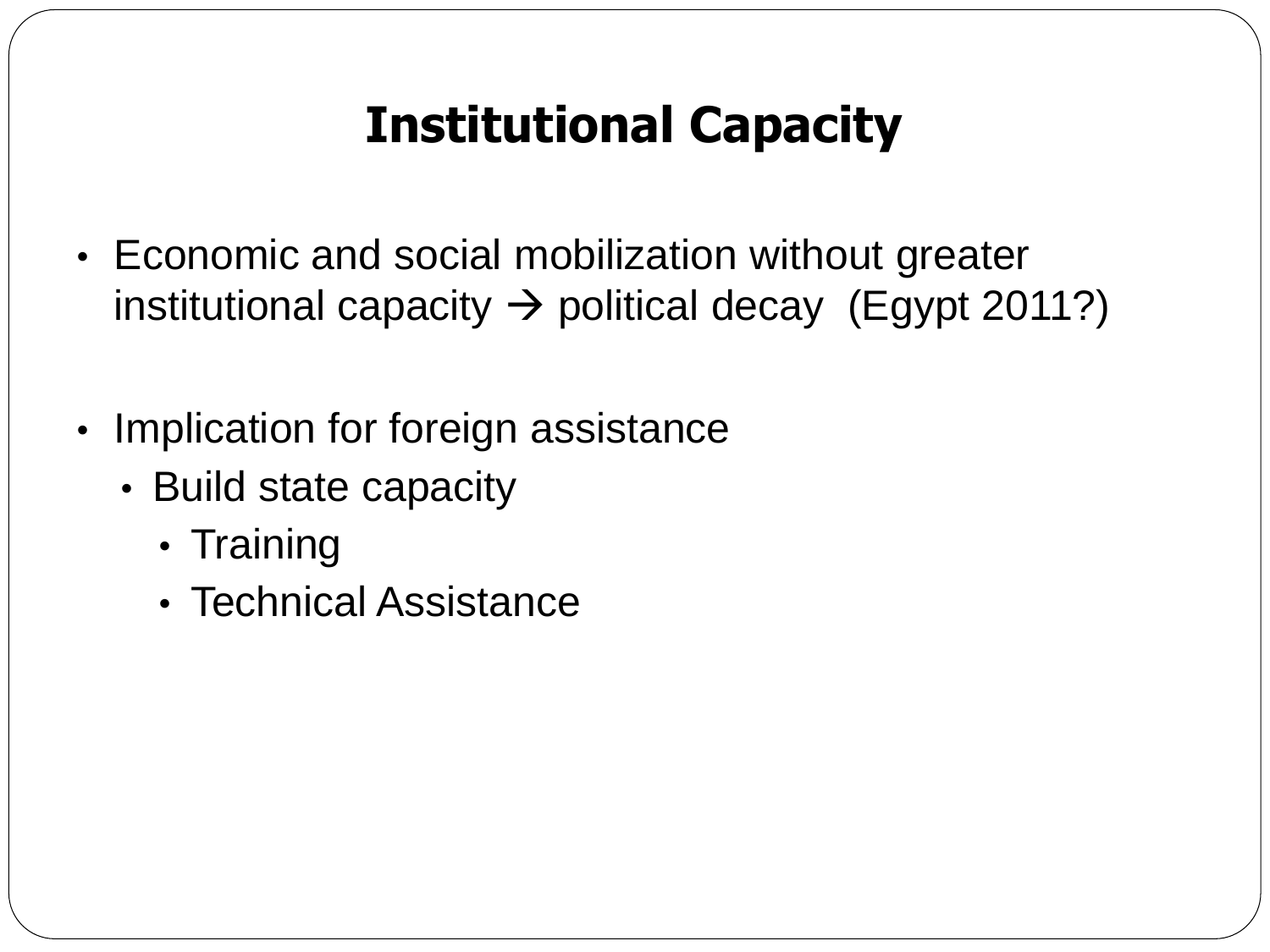# **Rational Choice Institutionalism**

- Political and economic outcomes reflect strategic choices made by key actors (usually elites)
- Implications for Foreign Assistance:
	- Change Incentives for Leaders
		- Millennium Challenge Account
		- Trade Agreements
		- Mo Ibrahim Prize
	- Support independent actors
		- Civil society, religious organizations, lawyers, even companies
	- Accept external control where Pareto improving deals are impossible
		- Shared sovereignty
		- Charter cities
		- Neo-trusteeships
		- Examples: RAMSI, GEMAP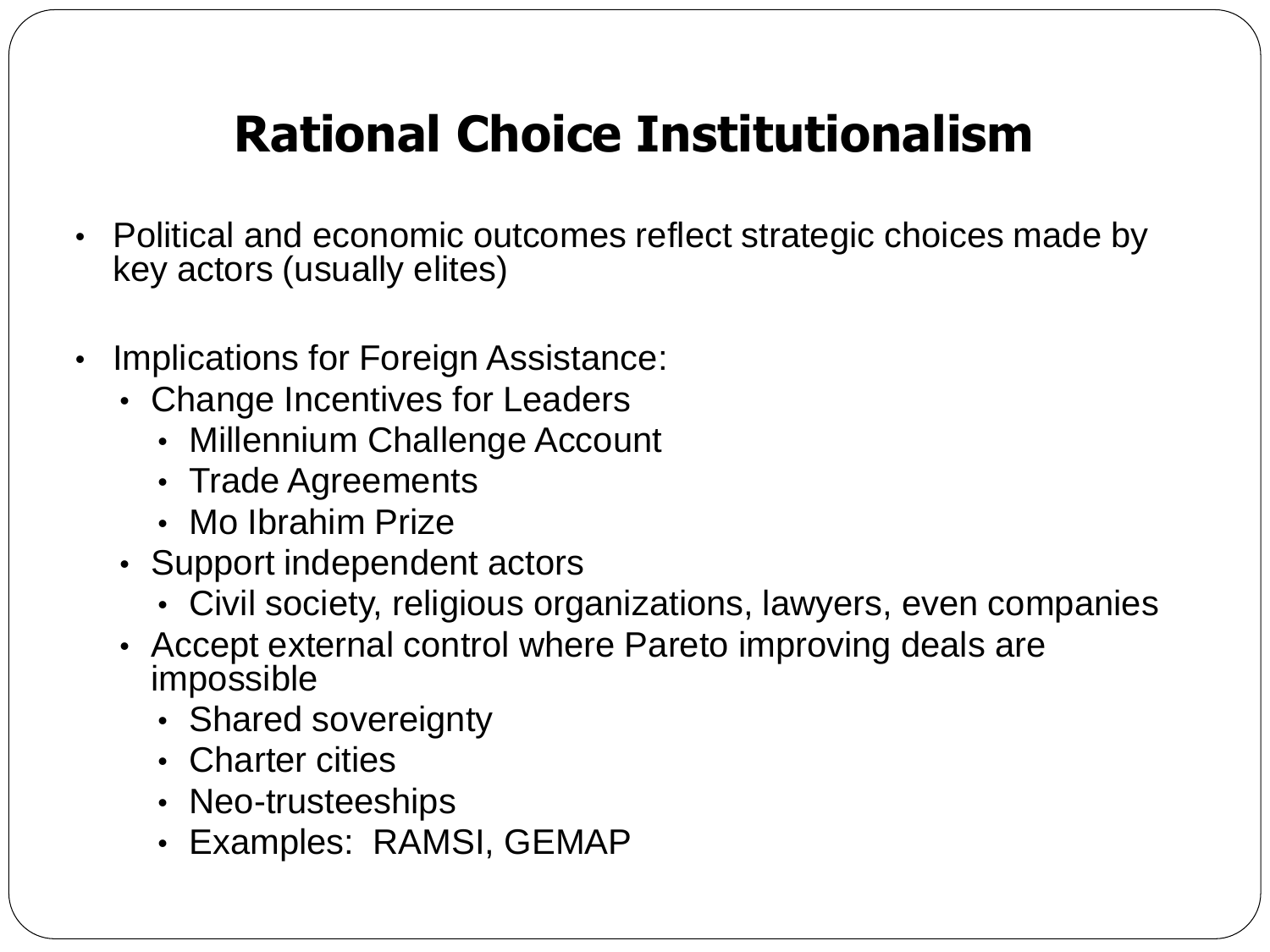## **Sachs, Easterly, Collier**

- Sachs: Give more money (modernization)
- Easterly: Planners vs searchers (rational choice)
	- Planners fail; searchers sometimes succeed
	- Think small; think local
- Collier: External provision of security and accountability (rational choice)
	- No security; no development
	- Think big or at least ambitiously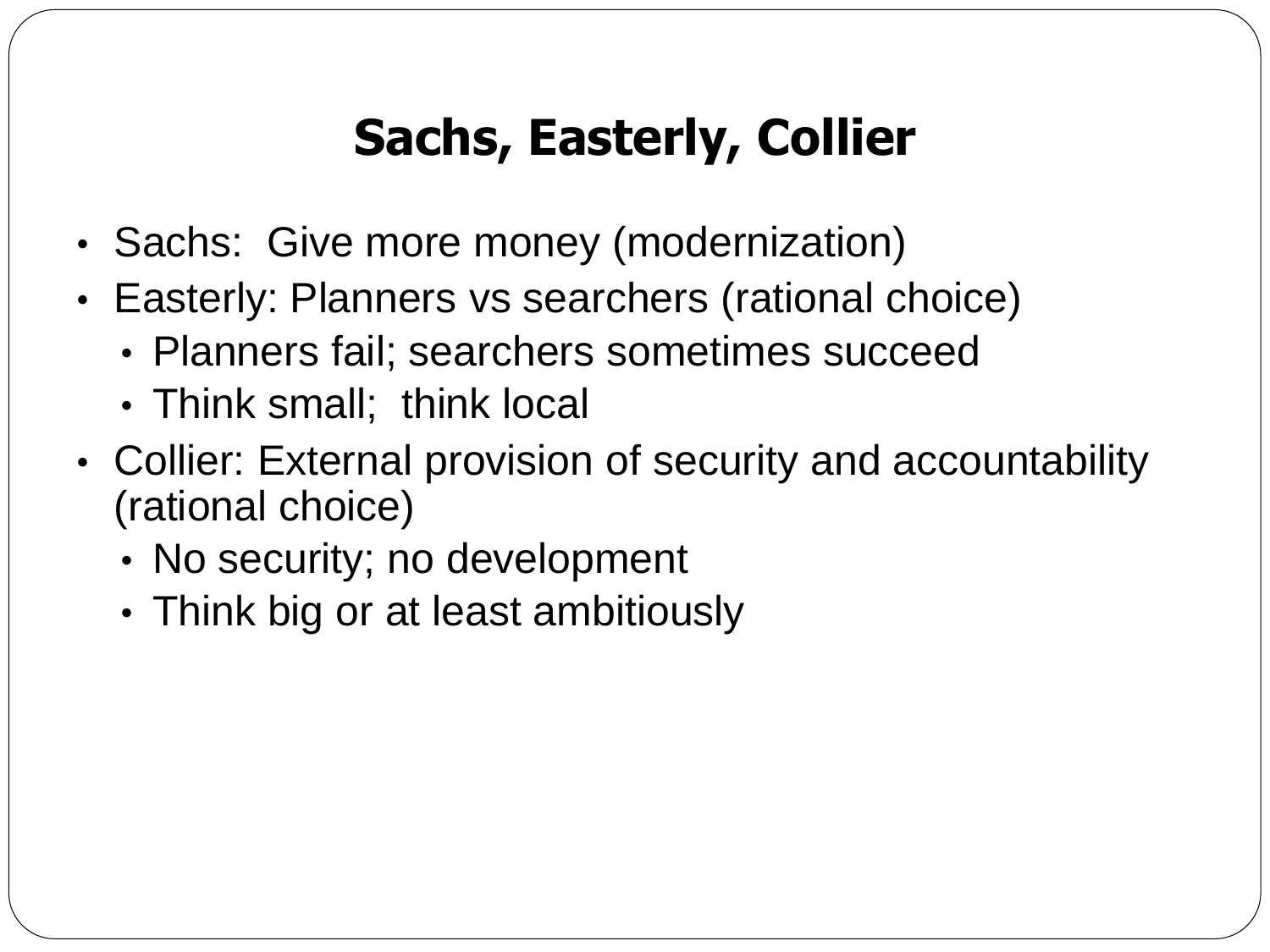### **Sachs is wrong**

## **Collier is right but difficult**

•Substitute for local governance

## **Easterly is right**

- •Think local
- •Think small
- •Offer incentives